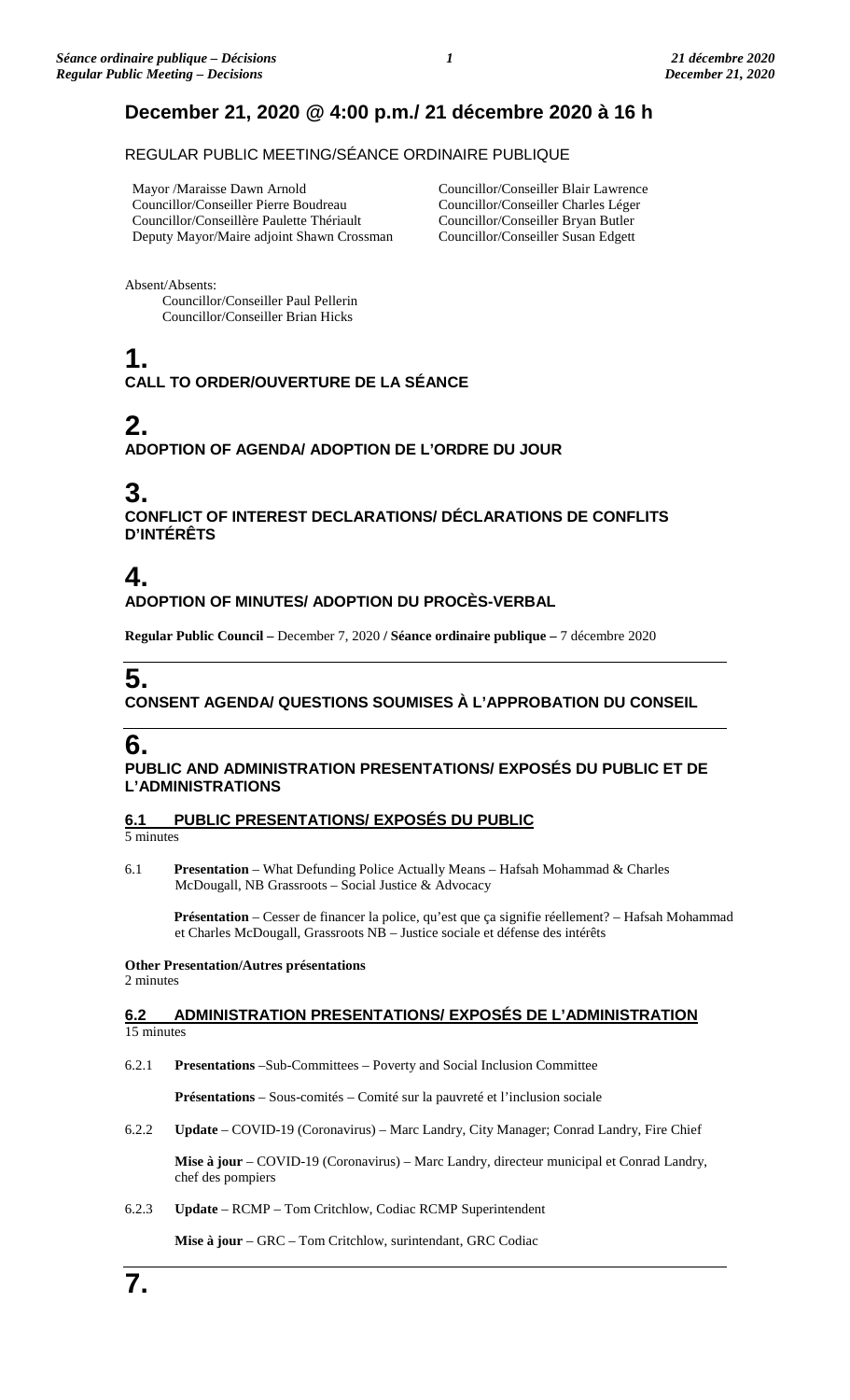#### **PLANNING MATTERS/ QUESTIONS D'URBANISME**

7.1 **Public Hearing** – Re-adoption of the Zoning By-law and Subdivision By-law

**Motion: That** Moncton City Council:

- 1. Re-adopt the Zoning By-law by repealing By-law # Z-213 and replacing with proposed Bylaw # Z-220, thereby giving 2nd and 3rd readings of By-law # Z-220; and
- 2. Re-adopt the Subdivision By-law by repealing By-law # Z-302 and replacing with proposed By-law # Z-320, thereby giving 2nd and 3rd readings of By-law # Z-320.

Moved by: Councillor Léger Seconded by: Councillor Butler

#### **MOTION CARRIED**

**Audience publique** – Réadoption de l'Arrêté de zonage et de l'Arrêté concernant le lotissement de terrains

**Motion : Que** le Conseil municipal de Moncton :

- 1. réadopte l'Arrêté de zonage en abrogeant l'Arrêté Z-213 et en le remplaçant par l'Arrêté Z-220 proposé, après l'avoir soumis à une deuxième et à une troisième lectures;
- 2. réadopte l'Arrêté sur le lotissement en abrogeant l'Arrêté Z-302 et en le remplaçant par l'Arrêté Z-320 proposé, après l'avoir soumis à une deuxième et à une troisième lectures.

Proposée par le conseiller Léger Appuyée par le conseiller Butler

#### **MOTION ADOPTÉE**

7.2 **Public Hearing** – Amending Fees and Charges By-law A-1318.3

**Motion: That** Moncton City Council:

Adopt proposed By-law # A1318.3 Amending the Fees and Charges By-law by giving 2nd and 3rd readings of the By-law.

Moved by: Deputy Mayor Crossman Seconded by: Councillor Boudreau

#### **MOTION CARRIED**

**Audience publique** – Modifications à l'Arrêté sur les droits et redevances

**Motion: Que** le Conseil municipal de Moncton :

adopte l'Arrêté A-1318.3 modifiant l'Arrêté sur les droits et redevances, après avoir soumis ledit arrêté à une deuxième et à une troisième lectures.

Proposée par le maire adjoint Crossman Appuyée par le conseiller Boudreau

#### **MOTION ADOPTÉE**

## **8.**

**STATEMENTS BY MEMBERS OF COUNCIL/ EXPOSÉS DES MEMBRES DU CONSEIL**

## **9.**

**REPORTS AND RECOMMENDATIONS FROM COMMITTEES AND PRIVATE MEETINGS/ RAPPORTS ET RECOMMANDATIONS DES COMITÉS ET RÉUNIONS À HUIS CLOS**

9.1 **Recommendation(s)** – Private Session – December 14, 2020

**Motion: That** Moncton City Council authorize a payment plan with Wharf Village over the next 4 year period of the amount owing in 2020 of \$19,670 to the City of Moncton where the payments of the outstanding amount will be made evenly on an annual basis over the next 4 years interest free.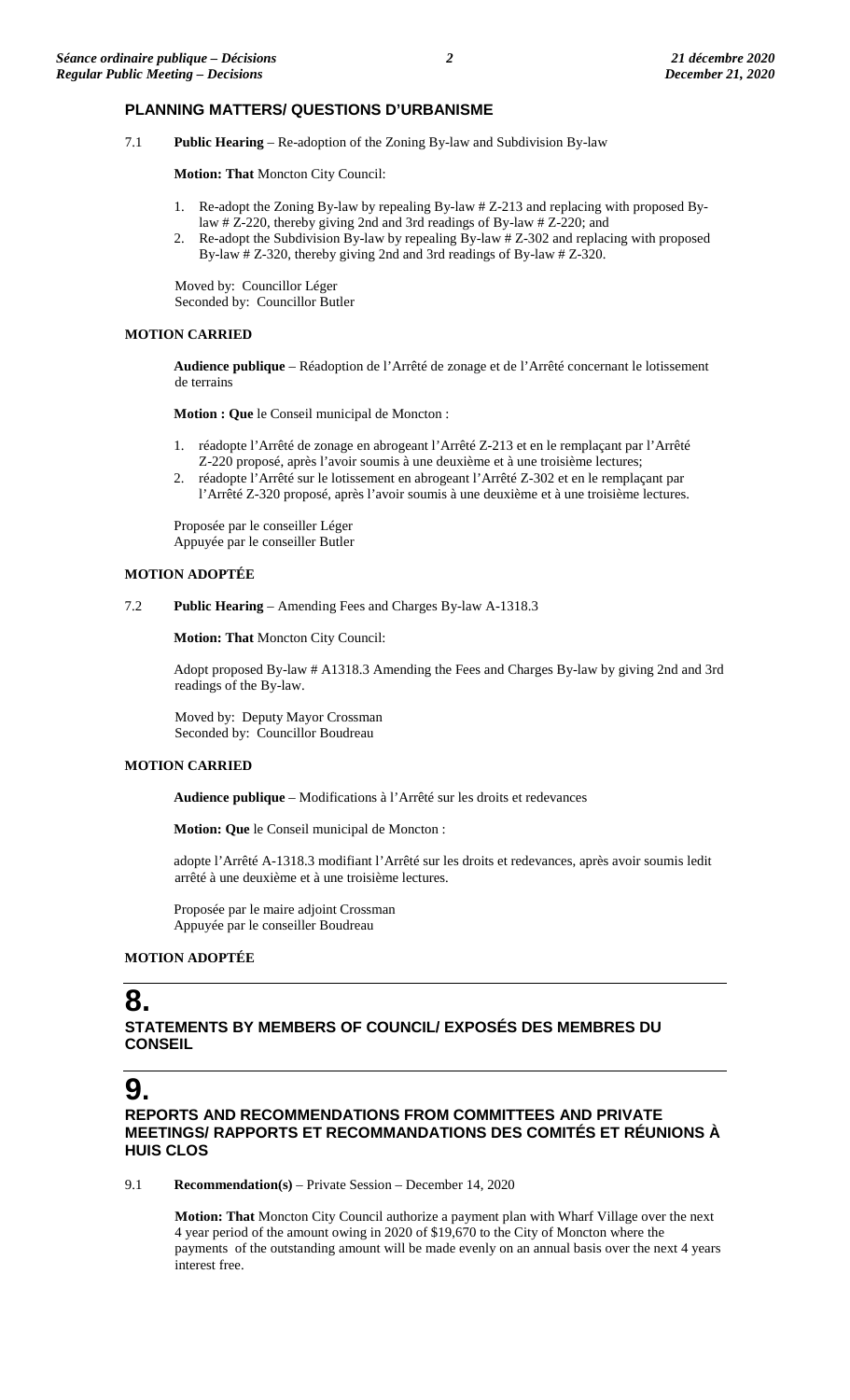Moved by: Councillor Lawrence Seconded by: Councillor Butler

#### **MOTION CARRIED**

**Motion: That** Moncton City Council authorize the City to enter into both a Service Agreement and Development Agreement with Metepenagiag Economic Ventures Corporation, and that the Mayor and City Clerk be authorized to execute all necessary documents and to affix the Corporate Seal of the City of Moncton thereto.

Moved by: Councillor Boudreau Seconded by: Councillor Lawrence

#### **MOTION CARRIED**

#### **Motion: That:**

- 1) Based on the financial grant models, Moncton City Council approve and issue the Downtown Business Improvement Area (BIA) and Central Business District Zone (CBD) Financial Incentive Program Grant (3 year grant duration) for applicant Brian Steeves, President, Seville Property Group Ltd., for the proposed project at 66 Weldon Street, PID 70659958 once the conditions of the Program are fulfilled and verified by City Administration
- 2) Approve the Building Permit and Planning Fee Equivalent Grant for applicant Brian Steeves, President, Seville Property Group Ltd., for the proposed project at 66 Weldon Street, PID 70659958 once the conditions of the Program are fulfilled and verified by City Administration.
- 3) Based on the financial grant models, Moncton City Council approve and issue the Downtown Business Improvement Area (BIA) and Central Business District Zone (CBD) Financial Incentive Program Grant (3 year grant duration) for applicant Trevor Ritchie, President, 713651 NB Inc. for the proposed project at 119 Cameron Street and 106-108-110-112-114- 116-118-120-122 Weldon Street; PID 70661749 once the conditions of the Program are fulfilled and verified by City Administration.
- 4) Approve the Building Permit and Planning Fee Equivalent Grant for applicant Trevor Ritchie, President, 713651 NB Inc. for the proposed project at 119 Cameron Street and 106-108-110- 112-114-116-118-120-122 Weldon Street; PID 70661749 once the conditions of the Program are fulfilled and verified by City Administration.
- 5) Direct Administration to prepare Agreement(s) with the project proponents, and authorize the Mayor and City Clerk to execute same and affix the Corporate Seal of the City of Moncton thereto.

Moved by: Councillor Léger Seconded by: Councillor Lawrence

#### **MOTION CARRIED**

**Motion: That** a Grant Payment Agreement be entered into between the City of Moncton and FiveFive Queen Development Inc., as provided for in the Financial Incentive Program guidelines and that the Mayor and City Clerk be authorized to execute all necessary documents and affix the Corporate Seal of the City of Moncton thereto.

Moved by: Councillor Thériault Seconded by: Deputy Mayor Crossman

#### **MOTION CARRIED**

**Motion: That** Moncton City Council authorize payment of a Redevelopment Grant and Building and Planning Fee Equivalent Grant to Castle Manor Enterprises in the total amount not to exceed \$189,034 over a maximum of 5 years, subject to the payment schedule and formula, and continuing eligibility requirements, of the current Downtown and Heritage Financial Incentive Program.

Moved by: Councillor Thériault Seconded by: Councillor Edgett

#### **MOTION CARRIED**

**Motion: That** Moncton City Council approve the Agreement between the City of Moncton and Downtown Moncton Centre-Ville Inc., (DMCI) and that the Mayor and City Clerk be authorized to execute all necessary documents and to affix the Corporate Seal of the City of Moncton thereto.

Moved by: Councillor Léger Seconded by: Deputy Mayor Crossman

#### **MOTION CARRIED**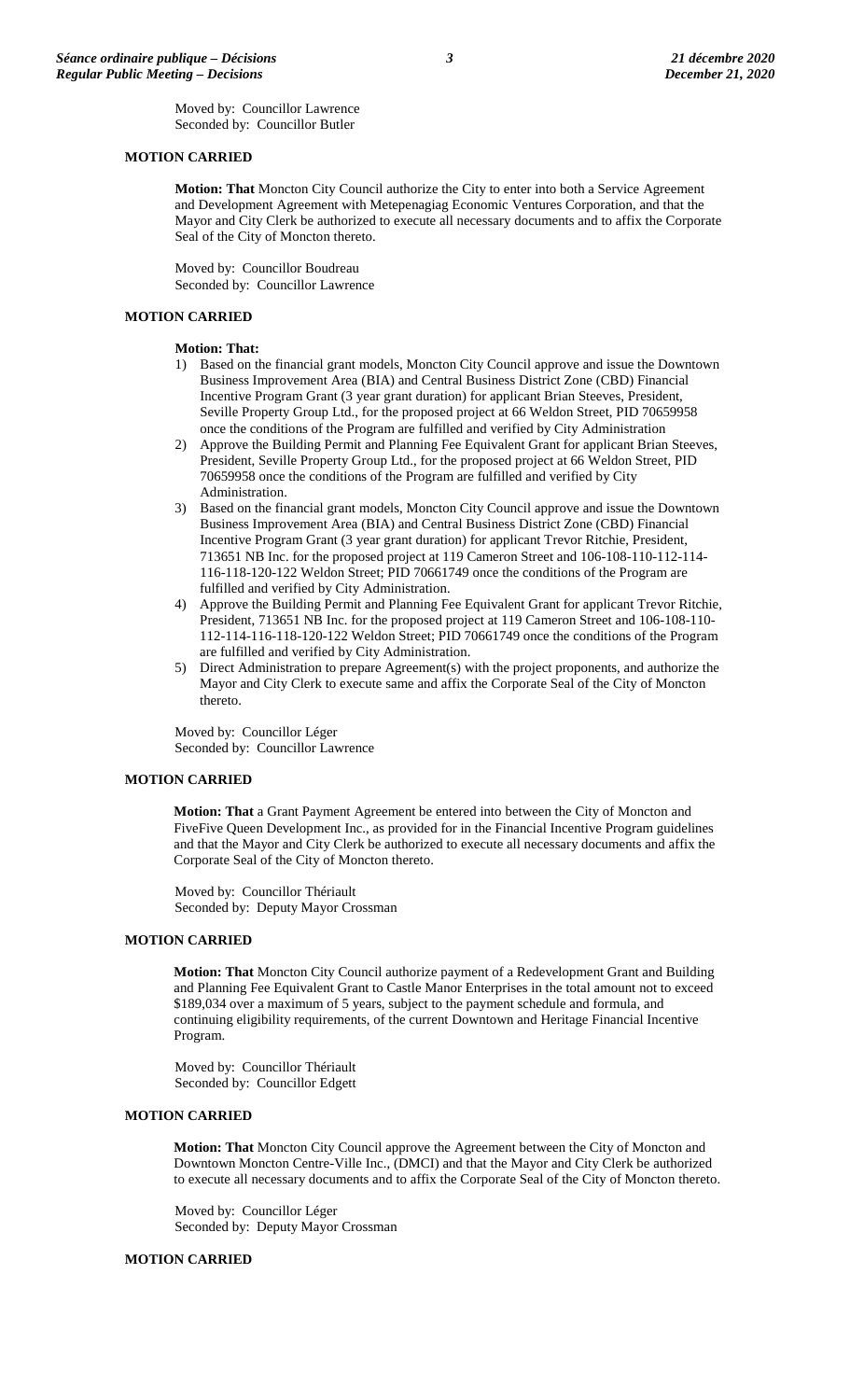#### **Recommandation(s)** – Séance à huis clos – 14 décembre 2020

**Motion : Que** le Conseil municipal de Moncton autorise un plan de paiement pour que Wharf Village règle la somme de 19 670 \$ en souffrance pour 2020, répartie en parts égales sur les quatre prochaines années, sans intérêts.

Proposée par le conseiller Lawrence Appuyée par le conseiller Butler

#### **MOTION ADOPTÉE**

**Motion : Que** le Conseil municipal de Moncton autorise la Ville à conclure, avec la Metepenagiag Economic Ventures Corporation, une entente de services et un accord d'aménagement et que la mairesse et la greffière municipale soient autorisées à signer tous les documents nécessaires et à y apposer le sceau de la Ville de Moncton.

Proposée par le conseiller Boudreau Appuyée par le conseiller Lawrence

#### **MOTION ADOPTÉE**

#### **Motion : Que le Conseil municipal de Moncton :**

- 1) approuve et verse, d'après les modèles financiers de subventions, la subvention (d'une durée de trois ans) du Programme d'incitatifs financiers de la Zone d'amélioration des affaires (ZAA) du centre-ville et de la Zone du quartier central des affaires (QCA) à l'intention du demandeur, Brian Steeves, président, Seville Property Group Ltd., pour le projet proposé au 66, rue Weldon, NID 70659958, lorsque les conditions du Programme seront respectées et après vérification de l'Administration de la Ville;
- 2) approuve le permis de construire et la subvention équivalente aux droits de permis de construire et d'aménager du demandeur, Brian Steeves, président, Seville Property Group Ltd., pour le projet proposé au 66, rue Weldon, NID 70659958, lorsque les conditions du Programme seront respectées et après vérification par l'Administration de la Ville;
- 3) approuve et verse, d'après les modèles financiers de subventions, la subvention (d'une durée de trois ans) du Programme d'incitatifs financiers de la Zone d'amélioration des affaires (ZAA) du centre-ville et de la Zone du quartier central des affaires (QCA) à l'intention du demandeur, Trevor Ritchie, président, 713651 NB Inc., pour le projet proposé au 119, rue Cameron, et pour les adresses 106, 108, 110, 112, 114, 116, 118, 120 et 122, rue Weldon; NID 70661749, lorsque les conditions du Programme seront respectées et après vérification par l'Administration de la Ville;
- 4) approuve la subvention équivalente aux droits de permis de construire et d'aménager du demandeur, Trevor Ritchie, président, 713651 NB Inc., pour le projet proposé au 119, rue Cameron et pour les adresses 106, 108, 110, 112, 114, 116, 118, 120 et 122, rue Weldon; NID 70661749, lorsque les conditions du Programme seront respectées et après vérification par l'Administration de la Ville;
- 5) donne pour consigne à l'Administration de préparer les accords avec les promoteurs des projets et autorise la mairesse et la greffière municipale à les signer et à y apposer le sceau de la Ville de Moncton.

Proposée par le conseiller Léger Appuyée par le conseiller Lawrence

#### **MOTION ADOPTÉE**

**Motion : Qu'**une entente de paiement de la subvention soit conclue entre la Ville de Moncton et FiveFive Queen Development Inc., selon les modalités prévues dans les lignes directrices du Programme d'incitatifs financiers et que la mairesse et la greffière municipales soient autorisées à signer tous les documents nécessaires et à y apposer le sceau de la Ville de Moncton.

Proposée par la conseillère Thériault Appuyée par le maire adjoint Crossman

#### **MOTION ADOPTÉE**

**Motion : Que** le Conseil municipal de Moncton autorise le paiement d'une subvention de réaménagement et d'une subvention équivalente aux droits de permis de construire et d'aménager de Castle Manor Enterprises pour la somme totale d'au plus 189 034 \$ sur une durée maximum de cinq ans, sous réserve du calendrier et de la formule de paiement et à la condition de respecter les exigences de l'admissibilité du Programme d'incitatifs financiers pour le centre-ville et les propriétés patrimoniales.

Proposée par la conseillère Thériault Appuyée par la conseillère Edgett

#### **MOTION ADOPTÉE**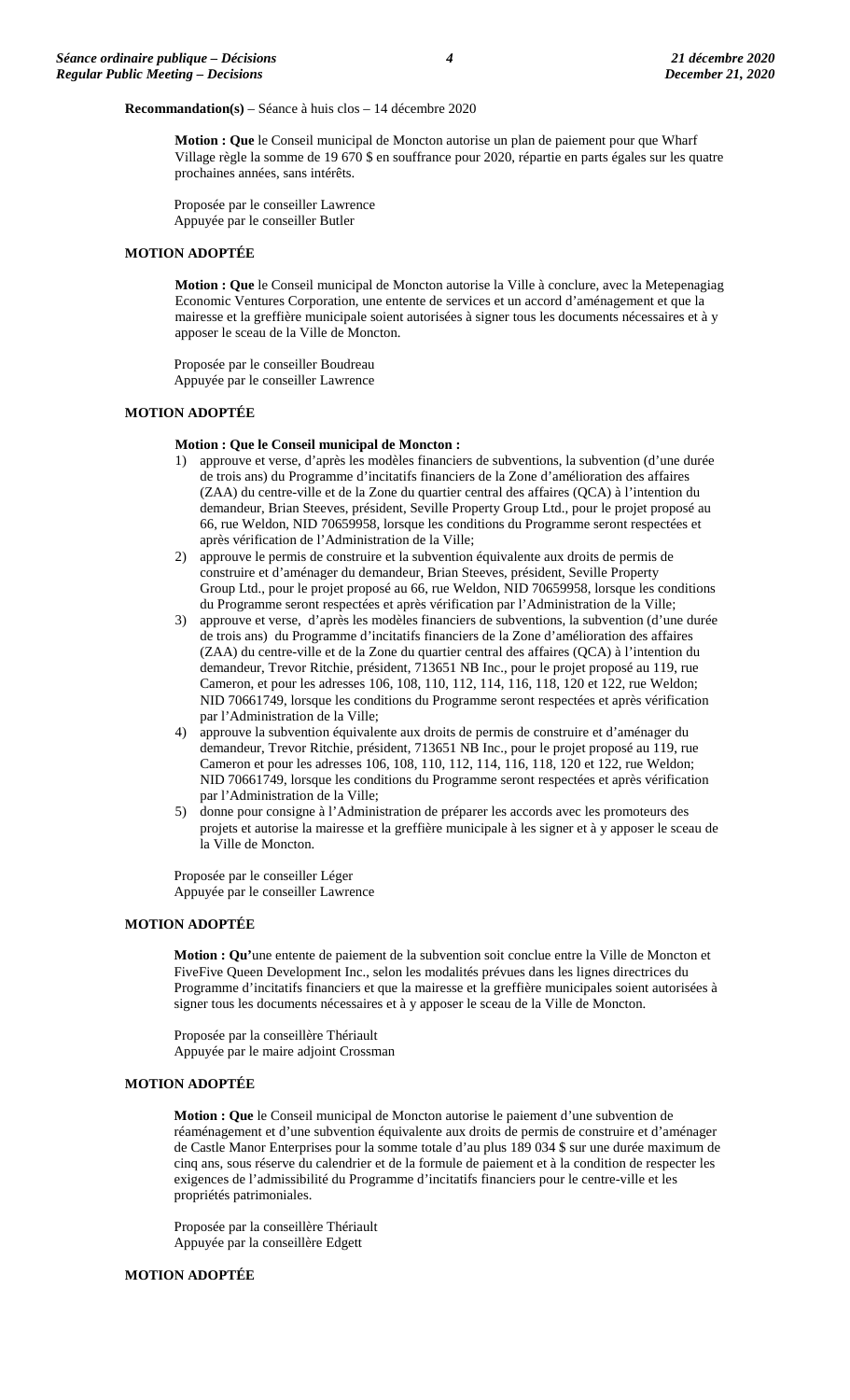**Motion : Que** le Conseil municipal de Moncton approuve l'accord conclu entre la Ville de Moncton et Downtown Moncton Centre-ville Inc., (DMCI) et que la mairesse et la greffière municipale soient autorisées à signer tous les documents nécessaires et à y apposer le sceau de la Ville de Moncton.

Proposée par le conseiller Léger Appuyée par le maire adjoint Crossman

#### **MOTION ADOPTÉE**

### **10. REPORTS FROM ADMINISTRATION/ RAPPORTS DE L'ADMINISTRATION**

10.1 **Tender TCS20-089** – Elevator Modernization – Moncton City Hall

**Motion: That** Moncton City Council approve the award of Tender #TCS20-089 – Elevator Modernization – Moncton City Hall, to the lowest bidder meeting the Terms and Conditions and Specifications set out in the Tender, being Otis Canada Inc., for the Total Tendered Price of price of \$397,900.00, including H.S.T. @ 15% and that the Mayor and City Clerk be authorized to sign an agreement with Otis Canada Inc., and affix the Corporate Seal of the City of Moncton thereto.

Moved by: Councillor Butler Seconded by: Councillor Edgett

#### **MOTION CARRIED**

**Appel d'offres TCS20-089** – Modernisation des ascenseurs – Hôtel de ville de Moncton

**Motion : Que** le Conseil municipal de Moncton approuve l'attribution du contrat de l'appel d'offres TCS20-089 (Modernisation des ascenseurs – Hôtel de ville de Moncton) au soumissionnaire le moins-disant qui respecte les clauses et les conditions et le cahier des charges de l'appel d'offres, soit Otis Canada Inc., pour le prix total offert de 397 900 \$, dont la TVH de 15 %, et que la mairesse et la greffière municipale soient autorisées à signer le contrat avec Otis Canada Inc. et à y apposer le sceau de la Ville de Moncton.

Proposée par le conseiller Butler Appuyée par la conseillère Edgett

#### **MOTION ADOPTÉE**

10.2 **COVID-19 –** Safe Restart Agreement Funding

**Motion: That** Moncton City Council approve the City of Moncton's submission to the Province of New Brunswick under the Safe Restart Agreement for funding based on the net COVID-19 Financial Impact in the amount of \$2,915,378.

Moved by: Councillor Léger Seconded by: Councillor Lawrence

#### **MOTION CARRIED**

**COVID-19 –** Financement dans le cadre de l'Accord sur la relance sécuritaire

**Motion : Que** le Conseil municipal de Moncton approuve le mémoire à déposer par la Ville auprès du gouvernement du Nouveau-Brunswick dans le cadre de l'Accord sur la relance sécuritaire pour le financement établi pour pallier le choc financier net de la COVID-19, soit la somme de \$2,915,378\$.

Proposée par le conseiller Léger Appuyée par le conseiller Lawrence

#### **MOTION ADOPTÉE**

# **11. READING OF BY-LAWS/ LECTURE D'ARRÊTÉS MUNICIPAUX**

11.1 **A By-law** in Amendment of a By-Law Relating to the approval of the Budget for Downtown Moncton Centre-ville Inc. and to Establish a Special Business Improvement Area Levy in the City of Moncton, being By-Law A-1002.20 – *Second and Third Readings* 

Moved by: Councillor Léger Seconded by: Deputy Mayor Crossman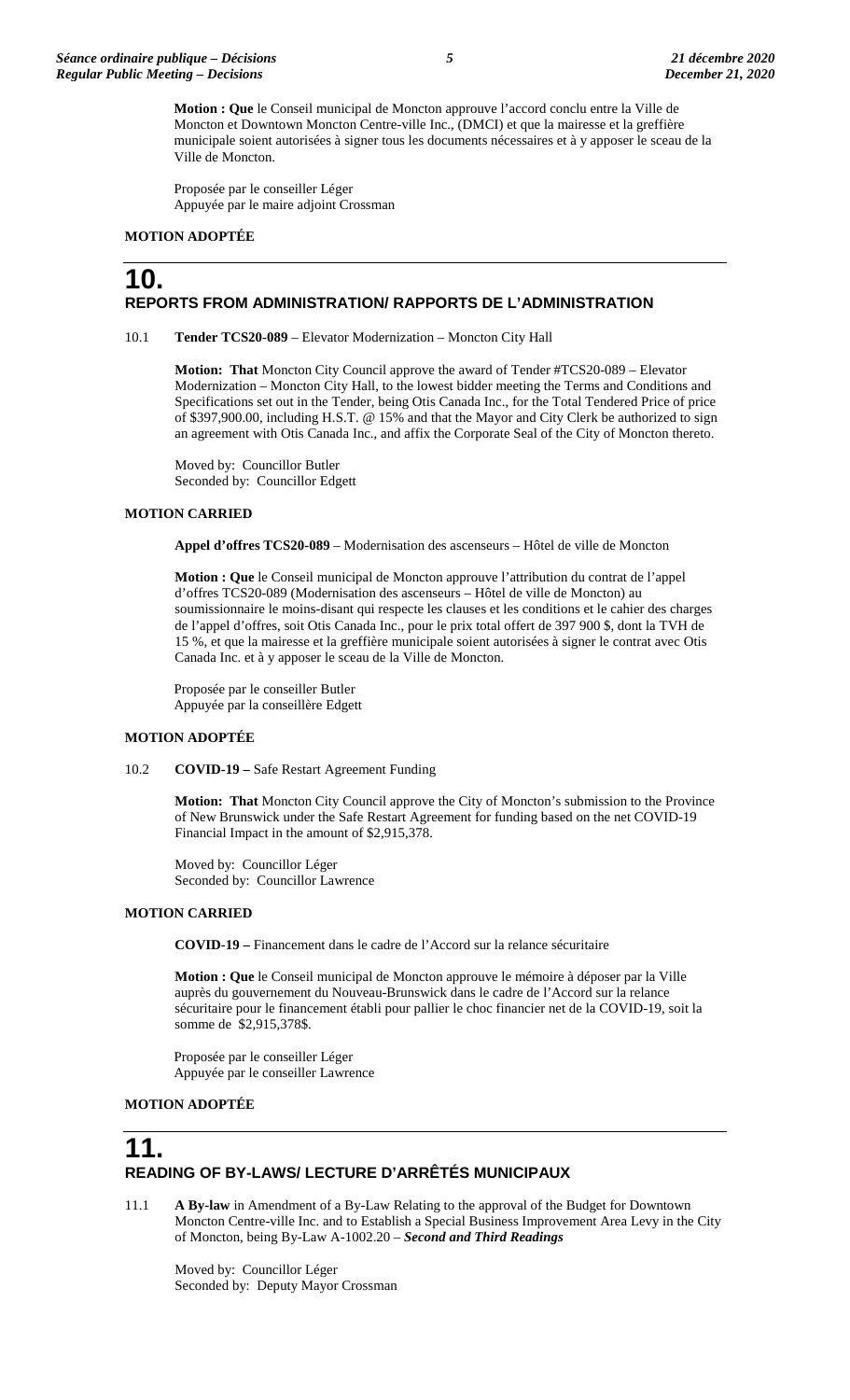#### **MOTION CARRIED**

**Arrêté** portant modification de l'arrêté concernant l'approbation du budget de Downtown Moncton Centre-ville Inc. et l'établissement d'une contribution spéciale pour la zone d'amélioration des affaires de la Ville de Moncton, soit l'arrêté A-1002.20 – *Deuxième et troisième lectures*

Proposée par le conseiller Léger Appuyée par le maire adjoint Crossman

#### **MOTION ADOPTÉE**

11.2 **A By-Law** Relating to the Subdivision of Lands in the City of Moncton, being By-Law Z-320 – *Second and Third Readings* – *Pending approval 7.1*

Moved by: Councillor Lawrence Seconded by: Councillor Edgett

#### **MOTION CARRIED**

**Arrêté** concernant le lotissement de terrains dans la ville de Moncton, soit l'arrêté Z-320 – *Deuxième et troisième lectures* – *sous réserve de l'approbation du point 7.1*

Proposée par le conseiller Lawrence Appuyée par la conseillère Edgett

#### **MOTION ADOPTÉE**

11.3 **City** of Moncton Zoning By Law, being By-Law Z-220 – *Second and Third Readings* – *Pending approval 7.1*

Moved by: Councillor Edgett Seconded by: Councillor Léger

#### **MOTION CARRIED**

**Arrêté** de zonage de la Ville de Moncton, soit l'arrêté Z-220 – *Deuxième et troisième lectures* – *sous réserve de l'approbation du point 7.1*

Proposée par la conseillère Edgett Appuyée par le conseiller Léger

#### **MOTION ADOPTÉE**

11.4 **A By-Law** in Amendment of By-Law Respecting Fees, Rates and Charges for Services Provided by the City of Moncton, being By-Law Z-1318.2 – *Second and Third Readings*

Moved by: Councillor Léger Seconded by: Councillor Boudreau

#### **MOTION CARRIED**

*Deputy Mayor Crossman not present for the vote*

**Arrêté** portant modification de l'Arrêté concernant les droits, tarifs et redevances pour les services fournis par la Ville de Moncton, soit l'arrêté Z-1318.2 – *Deuxième et troisième lectures*

Proposée par le conseiller Léger Appuyée par le conseiller Boudreau

#### **MOTION ADOPTÉE**

*Maire adjoint Crossman n'était pas présent pour le vote*

11.5 **A By Law** in Amendment of By-Law Respecting Fees, Rates and Charges for Services Provided By The City Of Moncton, being By-Law Z-1318.3 – *Second and Third Readings* – *Pending approval 7.2*

Moved by: Councillor Lawrence Seconded by: Councillor Léger

#### **MOTION CARRIED**

*Deputy Mayor Crossman not present for the vote*